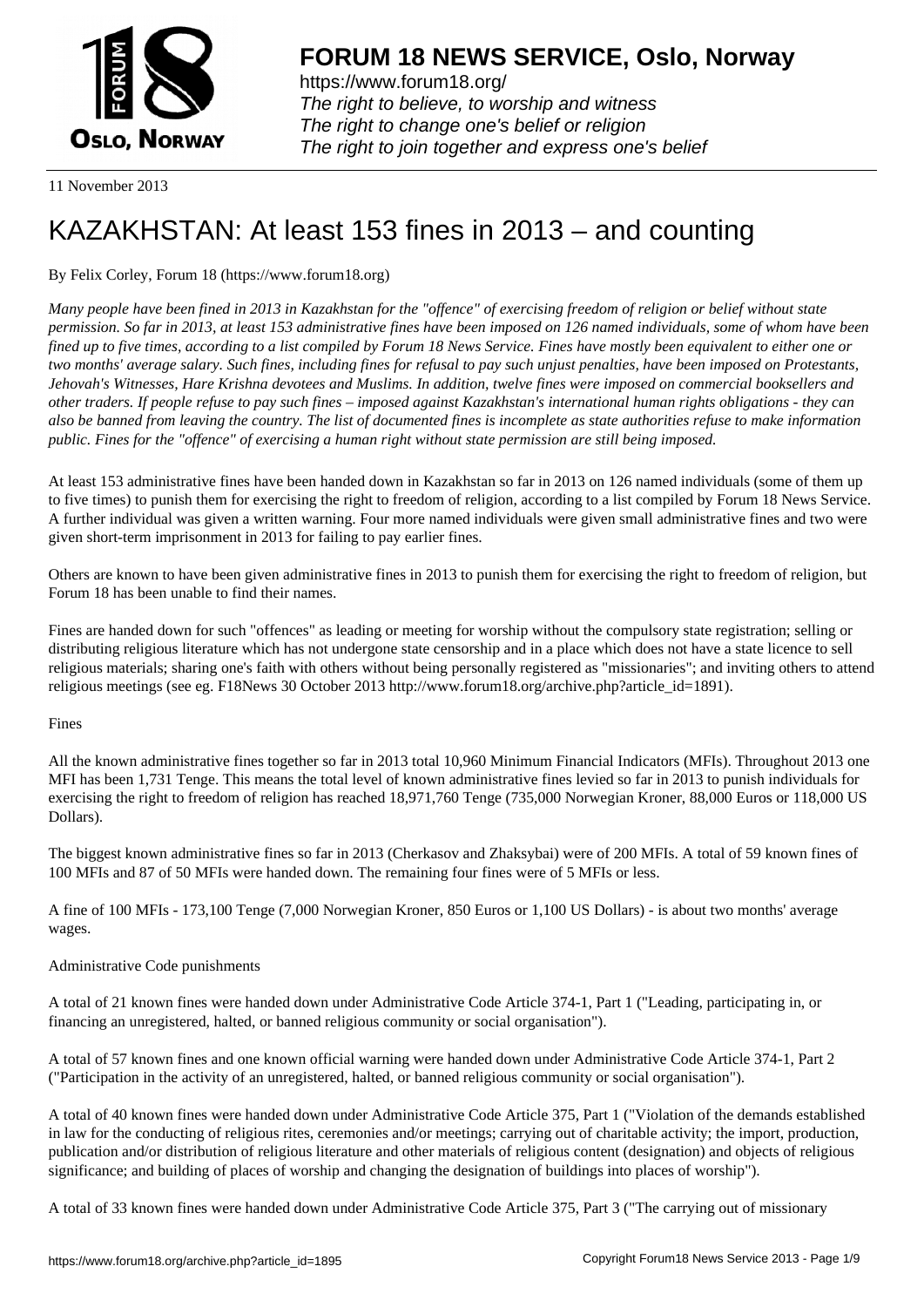as well as the use by missionaries of religious literature, informational materials of religious content or objects of religious significance without a positive assessment of a religious studies expert analysis").

Two known fines were handed down under Administrative Code Article 375, Part 9 (which punishes repeat "offences" under other parts of Article 375 within one year).

Six individuals are known to have been punished under Administrative Code Article 524 ("Failure to carry out court decisions") for refusing to pay earlier fines handed down under Article 374-1 or Article 375.

Who were fine victims?

Of the known 153 fines under Article 374-1 and Article 375, 84 were on Council of Churches Baptists and one on a visitor to one of their services, 28 on Jehovah's Witnesses, 9 on New Life church members, 6 on Full Gospel Christians, 3 on Hare Krishna devotees, 4 on Muslims, 2 on Pentecostal Christians, 2 on Protestants, 1 on a Grace Church member, 1 on another Baptist. Twelve were on commercial book-sellers and traders.

Of the known punishments under Article 524 (small fines or short term imprisonment), 4 were on Council of Churches Baptists and 2 were on Muslims.

Council of Churches Baptists have a policy of not seeking state registration for any of their communities and of not paying fines imposed to punish them for exercising their right to freedom of religion.

Many of those who refused to pay administrative fines for exercising the right to freedom of religion have been banned from leaving Kazakhstan (see F18News 10 June 2013 http://www.forum18.org/archive.php?article\_id=1845).

Among those banned from leaving Kazakhstan is the former Soviet-era religious prisoner of conscience Yegor Prokopenko. The oldest of the known individuals fined for religious activity in 2013, he will be 87 on 25 November. Pensioners in their seventies have also been among those fined in 2013 (Dyakova, aged 77; Bakenova, aged 76; Gileva, aged 73).

Appeals fail to overturn fines

Administrative punishments are initially handed down by a District Court or a Specialised Administrative Court. Appeals, when lodged, are heard by a Regional Court or, in the case of Astana and Almaty, by the City Court.

In none of the cases of the named individuals, of which Forum 18 has documented information, did the appeal hearing overturn the guilty finding or the fine imposed. In one case (Cherkasov) the appeal overturned court-ordered religious book destruction. In another (Geller) the appeal overturned a three-month ban on the community's activity.

### Other unknown victims

Among other unknown victims are five of six individuals fined 100 MFIs each in early 2013 in Petropavl, North Kazakhstan Region, for selling religious literature without the required state licence. Forum 18 has identified only one of these (Nedogarko). The Prosecutor's Office and the court refused to provide the names of the other five to Forum 18 (see F18News 4 November 2013 http://www.forum18.org/archive.php?article\_id=1892).

Nor does it include the majority of the eight unnamed individuals which Aktobe Regional Prosecutor's Office announced on 10 October had been "brought to administrative accountability" under Administrative Code Article 375, Part 1 between January and September 2013 for the "illegal" distribution of religious literature.

The Kazakh authorities appear not to publish data on the total number of convictions under specific Articles of the Administrative Code which punish exercising the right to freedom of religion.

### Documented list

Listed are name (number of individual's fine if more than one); religious affiliation; date and court of first hearing; date and court of appeal hearing (if any); Administrative Code Article; fine or other punishment.

Known fines for exercising freedom of religion or belief

1. Nadezhda Shefer; Jehovah's Witness; 15 January Aktau Specialised Administrative Court; 11 February Mangistau Regional Court; Article 375, Part 3; 100 MFIs.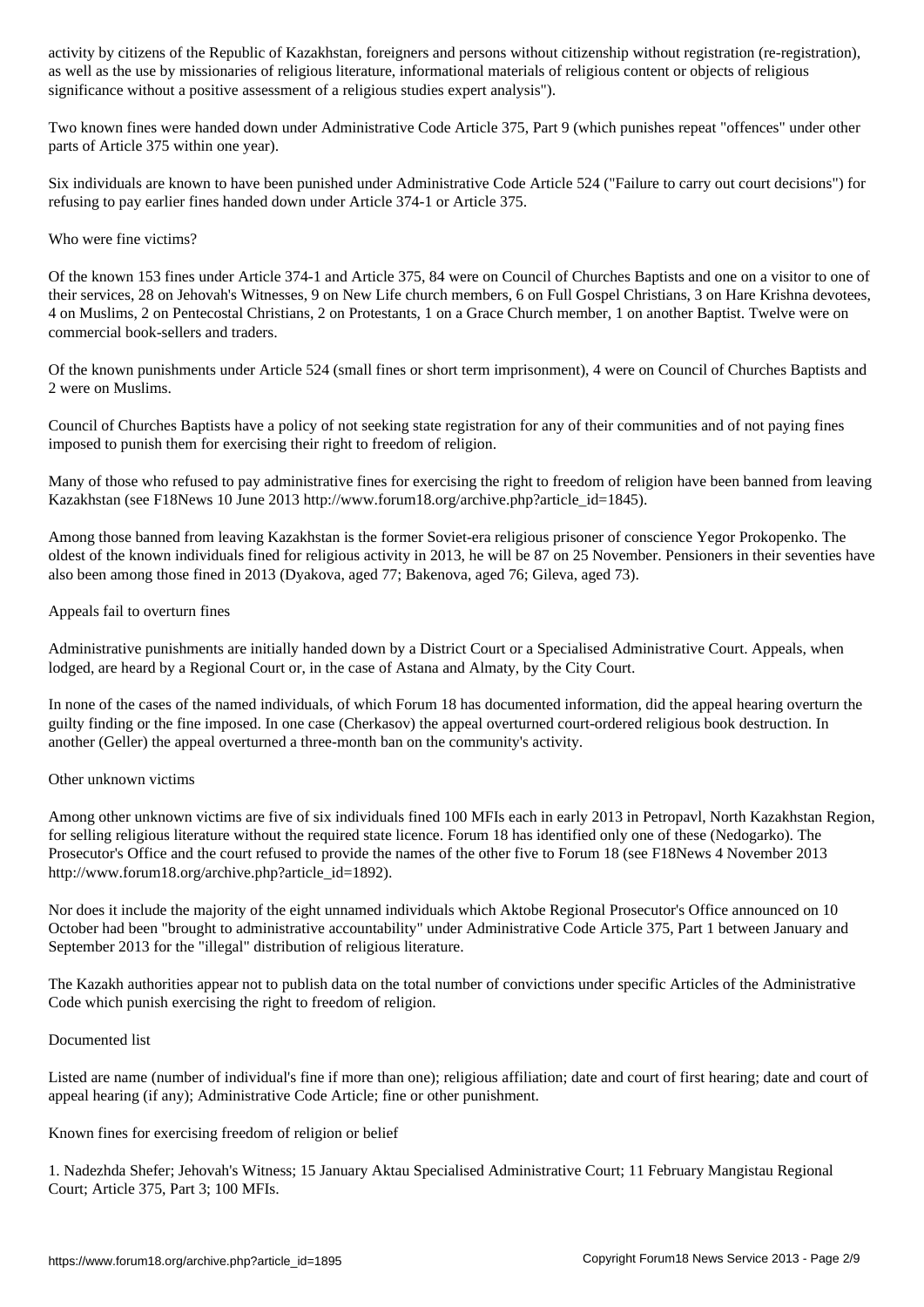3. Dana Abekenov; CC Baptist; 21 January Aktobe Specialised Administrative Court, Aktobe Region; Article 374-1, Part 1; 50 MFIs.

4. Roman Pugachev; CC Baptist; 28 January Ualikhan District Court; 25 February North Kazakhstan Regional Court; Article 374-1, Part 1; 100 MFIs.

5. Aleksandr Pukhov; CC Baptist; 28 January Petropavl Specialised Administrative Court; 18 February North Kazakhstan Regional Court; Article 374-1, Part 1; 100 MFIs.

6. Aleksandr Kerker; CC Baptist; 30 January Taiynsha District Court; 18 February North Kazakhstan Regional Court; Article 374-1, Part 1; 100 MFIs.

7. Fauzi Gubaidullin; CC Baptist; 12 February Shymkent Specialised Administrative Court; 28 February South Kazakhstan Regional Court; Article 374-1, Part 1; 100 MFIs.

8. Yuri Bronitsky; CC Baptist; 12 February Almaty Inter-District Specialised Administrative Court; 28 February Almaty City Court; Article 374-1, Part 1; 100 MFIs.

9. Sergei Krasnov; CC Baptist; 12 February Oral Specialised Administrative Court, West Kazakhstan Region; Article 374-1, Part 2; 50 MFIs.

10. Dmitry Isaev; CC Baptist; 12 February Oral Specialised Administrative Court, West Kazakhstan Region; Article 374-1, Part 2; 50 MFIs.

11. Sergei Prosuntsov; Full Gospel; 14 February Oskemen Specialised Administrative Court; Article 374-1, Part 1; 100 MFIs.

12. Gulmira Prosuntsova; Full Gospel; 14 February Oskemen Specialised Administrative Court; Article 374-1, Part 2; 50 MFIs.

13. Aida Aytkaliyeva; Full Gospel; 14 February Oskemen Specialised Administrative Court; Article 374-1, Part 2; 50 MFIs.

14. Aleksandr Krinitsky; Full Gospel; 14 February Oskemen Specialised Administrative Court; Article 374-1, Part 2; 50 MFIs.

15. Ayzhan Krinitskaya; Full Gospel; 14 February Oskemen Specialised Administrative Court; Article 374-1, Part 2; 50 MFIs.

16. Vyacheslav Zhdanov; Full Gospel; 14 February Oskemen Specialised Administrative Court; Article 374-1, Part 2; 50 MFIs.

17. Aliaskar Orynbayev; CC Baptist; 21 February Aktobe Specialised Administrative Court (in absentia); Article 375, Part 1; 50 MFIs.

18. Serkali Kumargaliyev; CC Baptist; 26 February Oral Specialised Administrative Court, West Kazakhstan Region; Article 374-1, Part 2; 50 MFIs.

19. Galina Kelsh, Commercial; 28 February Auliekol District Court; 8 April Kostanai Regional Court; Article 375, Part 1; 50 MFIs.

20. Pavel Leonov; CC Baptist; 4 March Ayagoz District Court; 1 April East Kazakhstan Regional Court; Article 374-1, Part 1; 100 MFIs.

21. Vyacheslav Cherkasov; CC Baptist; 5 March Burabai District Specialised Administrative Court; 26 March Akmola Regional Court; Article 375, Part 1; 50 MFIs (plus book destruction, later overturned).

22. Sergei Krasnov (2); CC Baptist; 7 March Oral Specialised Administrative Court, West Kazakhstan Region; Article 374-1, Part 2; 50 MFIs.

23. Viktor Maksin; CC Baptist; 7 March Zelenovsky District Court No. 2, West Kazakhstan Region; Article 374-1, Part 2; 50 MFIs.

24. Valeri Alekseev; Jehovah's Witness; 12 March Mamlyut District Court; 11 April North Kazakhstan Regional Court; Article 375, Part 3; 100 MFIs.

25. Nikolai Kokotov; Jehovah's Witness; 12 March Mamlyut District Court; 11 April North Kazakhstan Regional Court; Article 375, Part 3; 100 MFIs.

 $\mathcal{A}$  are 375, Part 3; 100 MFIs. 100 MFIs. 100 MFIs. 100 MFIs. 100 MFIs. 100 MFIs. 100 MFIs. 100 MFIs. 100 MFIs. 100 MFIs. 100 MFIs. 100 MFIs. 100 MFIs. 100 MFIs. 100 MFIs. 100 MFIs. 100 MFIs. 100 MFIs. 100 MFIs. 100 M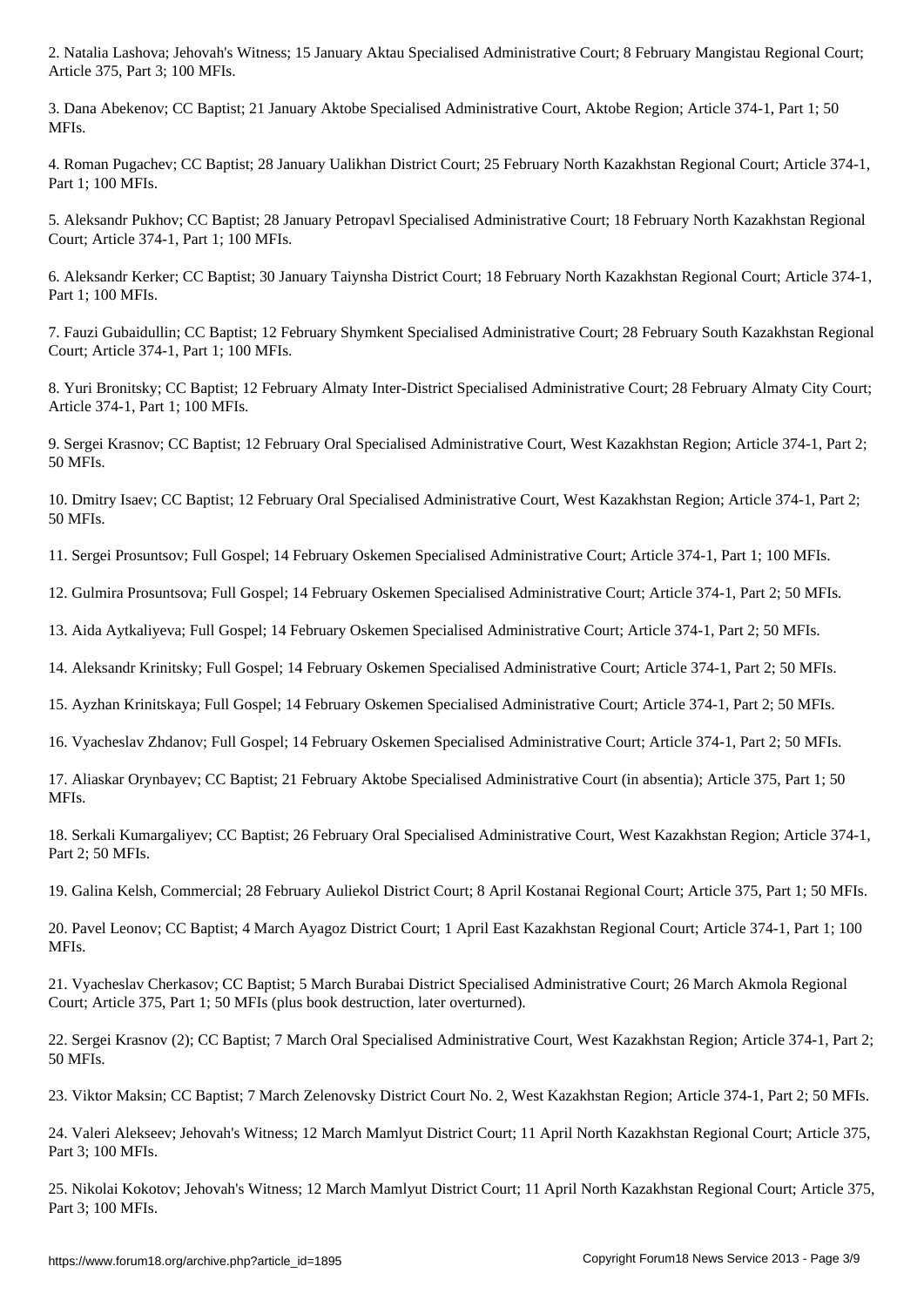26. Serkali Kumargaliyev (2); CC Baptist; 27 March Oral Specialised Administrative Court; 18 April West Kazakhstan Regional Court; Article 374-1, Part 2; 50 MFIs.

27. Mariya Dukeeva; Commercial; 29 March Oskemen Specialised Administrative Court (in absentia); Article 375, Part 1; 50 MFIs.

28. Nurbolat Zhaksybai; Commercial; 1 April Aktobe Specialised Administrative Court; Article 375, Part 1; 50 MFIs.

29. Vladimir Nelepin; CC Baptist; 4 April Akzhaik District Court; Article 374-1, Part 2; 50 MFIs.

30. Nikolai Novikov; CC Baptist; 4 April Akzhaik District Court; Article 374-1, Part 2; 50 MFIs.

31. Serkali Kumargaliyev (3); CC Baptist; 4 April Akzhaik District Court; 25 April West Kazakhstan Regional Court; Article 374-1, Part 2; 50 MFIs.

32. Dmitry Isaev (2); CC Baptist; 4 April Akzhaik District Court; Article 374-1, Part 2; 50 MFIs.

33. Kenzhetai Baytinov; CC Baptist; 4 April Akzhaik District Court; 25 April West Kazakhstan Regional Court; Article 374-1, Part 2; 50 MFIs.

34. Aleksandr Yalfimov; CC Baptist; 4 April Akzhaik District Court; Article 374-1, Part 2; 50 MFIs.

35. Sergei Krasnov (3); CC Baptist; 4 April Akzhaik District Court; Article 374-1, Part 2; 50 MFIs.

36. Valentina Dyakova; CC Baptist; 5 April Ayagoz District Court; 30 April East Kazakhstan Regional Court; Article 374-1, Part 2; 50 MFIs.

37. Tatyana Agaeva; CC Baptist; 5 April Ayagoz District Court; 2 May East Kazakhstan Regional Court; Article 374-1, Part 2; 50 MFIs.

38. Vera Poltoratskaya CC Baptist; 5 April Ayagoz District Court; 30 April East Kazakhstan Regional Court; Article 374-1, Part 2; 50 MFIs.

39. Viktor Poltoratsky; CC Baptist; 5 April Ayagoz District Court; 2 May East Kazakhstan Regional Court; Article 374-1, Part 2; 50 MFIs.

40. Svetlana Zaitseva; CC Baptist; 8 April Ayagoz District Court; 2 May East Kazakhstan Regional Court; Article 374-1, Part 2; 50 MFIs.

41. Natalya Andryusheva; CC Baptist; 8 April Ayagoz District Court; 2 May East Kazakhstan Regional Court; Article 374-1, Part 2; 50 MFIs.

42. Raisa Bakenova; CC Baptist; 8 April Ayagoz District Court; 30 April East Kazakhstan Regional Court; Article 374-1, Part 2; 50 MFIs.

43. Vitaly Krasilnikov; CC Baptist; 9 April Oskemen Specialised Administrative Court; 30 April East Kazakhstan Regional Court; Article 374-1, Part 1; 100 MFIs.

44. Grigory Pryakhin; CC Baptist; 16 April Akzhaik District Court; Article 374-1, Part 2; 50 MFIs.

45. Valentina Neulybina; CC Baptist; 16 April Akzhaik District Court; Article 374-1, Part 2; 50 MFIs.

46. Ivan Isaev; CC Baptist; 16 April Akzhaik District Court; Article 374-1, Part 2; 50 MFIs.

47. Yegor Prokopenko; CC Baptist; 17 April Zyryanovsk Specialised Administrative Court; 13 May East Kazakhstan Regional Court; Article 374-1, Part 1; 100 MFIs.

48. Vladimir Verichev; Pentecostal; 17 April Oskemen Specialised Administrative Court; 3 May East Kazakhstan Regional Court; Article 374-1, Part 1; 100 MFIs.

49. Nina Afanasyeva; New Life; 18 April Borodulikha District Court; Article 374-1, Part 2; 50 MFIs.

50. Natalya Mananskaya; New Life; 18 April Borodulikha District Court; Article 374-1, Part 2; 50 MFIs.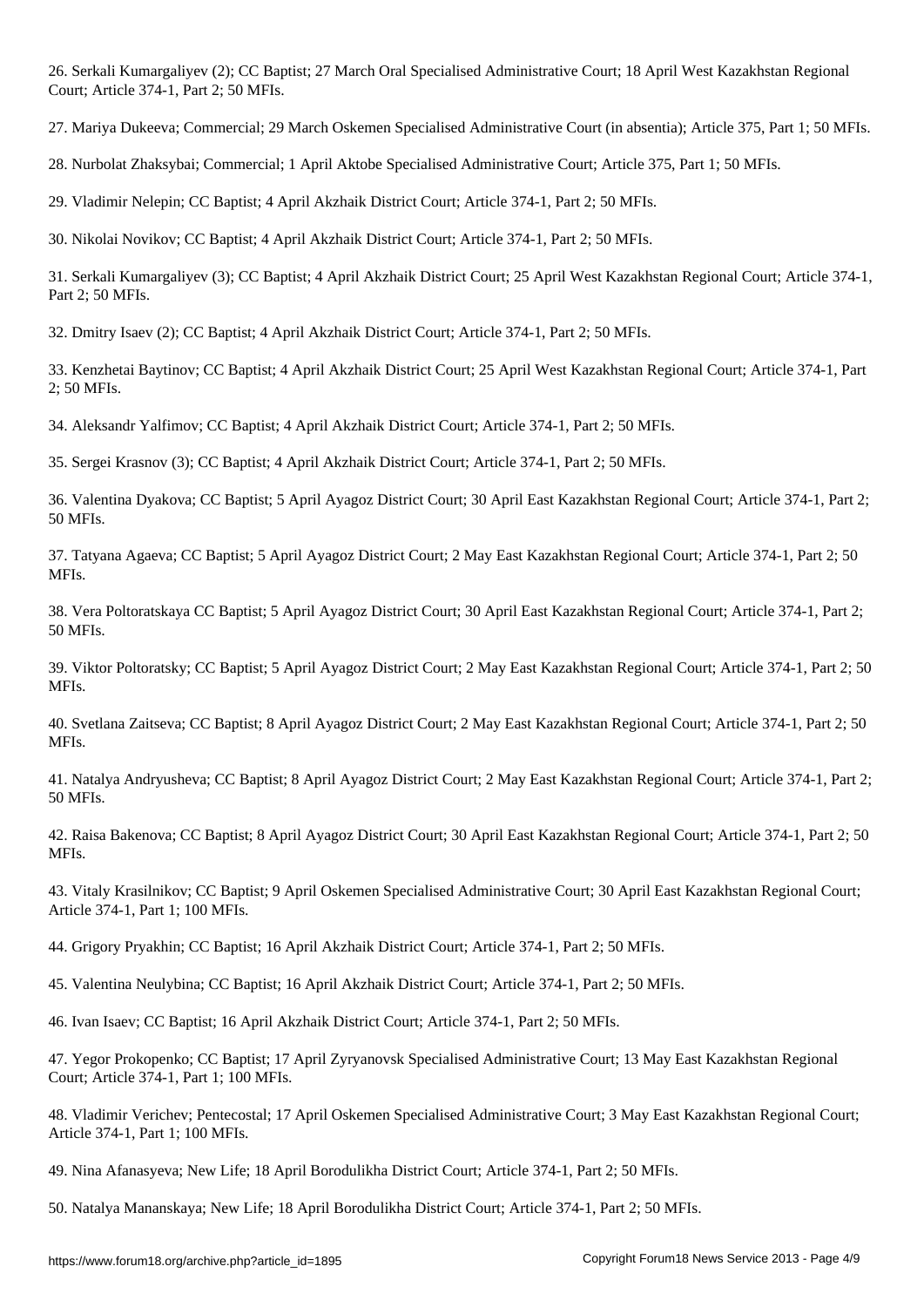52. Oleg Savitsky; New Life; 18 April Borodulikha District Court; Article 374-1, Part 2; 50 MFIs.

The state  $\mathcal{N}$  are all  $\mathcal{N}$  and  $\mathcal{N}$  are  $\mathcal{N}$  are 2;  $\mathcal{N}$  are 374-1,  $\mathcal{N}$  ,  $\mathcal{N}$  and 2;  $\mathcal{N}$ 

53. Vitaly Savitsky; New Life; 19 April Borodulikha District Court; Article 374-1, Part 2; 50 MFIs.

54. Aleksei Murai; New Life; 19 April Borodulikha District Court; Article 374-1, Part 2; 50 MFIs.

55. Aleksandr Balaev; New Life; 19 April Borodulikha District Court; Article 374-1, Part 1; 100 MFIs.

56. Natalya Gavlik; Commercial; 25 April Shakhtinsk Specialised Administrative Court, Karaganda Region; Article 375, Part 1; 50 MFIs.

57. Galina Klynina; Jehovah's Witness; 25 April Petropavl Specialised Administrative Court; 23 May North Kazakhstan Regional Court; Article 375, Part 3; 100 MFIs.

58. Aleksandr Folomeyev; Jehovah's Witness; 26 April Petropavl Specialised Administrative Court; 23 May North Kazakhstan Regional Court; Article 375, Part 3; 100 MFIs.

59. Natalya Arkhipova; Commercial; 2 May Burabai District Court; 28 May Akmola Regional Court; Article 375, Part 1; 100 MFIs.

60. Tatyana Pyankova; Commercial; 2 May Burabai District Court; 28 May Akmola Regional Court; Article 375, Part 1; 50 MFIs.

61. Gulnara Imramziyeva; New Life; 6 May Borodulikha District Court; 29 May East Kazakhstan Regional Court; Article 374-1, Part 2; 50 MFIs.

62. Galina Gileva; New Life; 6 May Borodulikha District Court; Article 374-1, Part 2; 50 MFIs.

63. Saule Serikpayeva; Commercial; 8 May Katon-Karagai District Court; Article 375, Part 1; 100 MFIs (plus literature destruction).

64. Sergey Chuvashkin; Jehovah's Witness; 13 May Esil District Court; 7 June Akmola Regional Court; Article 375, Part 3; 100 MFIs.

65. Anna Nedogarko; Commercial; 13 May Petropavl Specialised Administrative Court; Article 375, Part 1; 100 MFIs.

66. Sergei Krasnov (4); CC Baptist; 20 May Akzhaik District Court; Article 375, Part 1; 50 MFIs.

67. Vladimir Nelepin (2); CC Baptist; 20 May Akzhaik District Court; Article 375, Part 1; 50 MFIs.

68. Valentina Neulybina (2); CC Baptist; 20 May Akzhaik District Court; Article 375, Part 1; 50 MFIs.

69. Grigory Pryakhin (2); CC Baptist; 20 May Akzhaik District Court; Article 375, Part 1; 50 MFIs.

70. Nikolai Novikov (2); CC Baptist; 20 May Akzhaik District Court; Article 375, Part 1; 50 MFIs.

71. Kenzhetai Baytinov (2); CC Baptist; 20 May Akzhaik District Court; Article 375, Part 1; 50 MFIs.

72. Dmitry Isaev (3); CC Baptist; 20 May Akzhaik District Court; Article 375, Part 1; 50 MFIs.

73. Ivan Isaev (2); CC Baptist; 20 May Akzhaik District Court; Article 375, Part 1; 50 MFIs.

74. Sergei Krasnov (5); CC Baptist; 20 May Akzhaik District Court; Article 375, Part 1; 50 MFIs.

75. Serkali Kumargaliyev (4); CC Baptist; 20 May Akzhaik District Court; Article 375, Part 1; 50 MFIs.

76. Aleksandr Yalfimov (2); CC Baptist; 20 May Akzhaik District Court; Article 375, Part 1; 50 MFIs.

77. Serkali Kumargaliyev (5); CC Baptist; 20 May Oral Specialised Administrative Court; Article 375, Part 1; 50 MFIs.

78. Arman Abdullinov; Jehovah's Witness; 20 May Oskemen Specialised Administrative Court; 17 June East Kazakhstan Regional Court; Article 375, Part 3; 100 MFIs.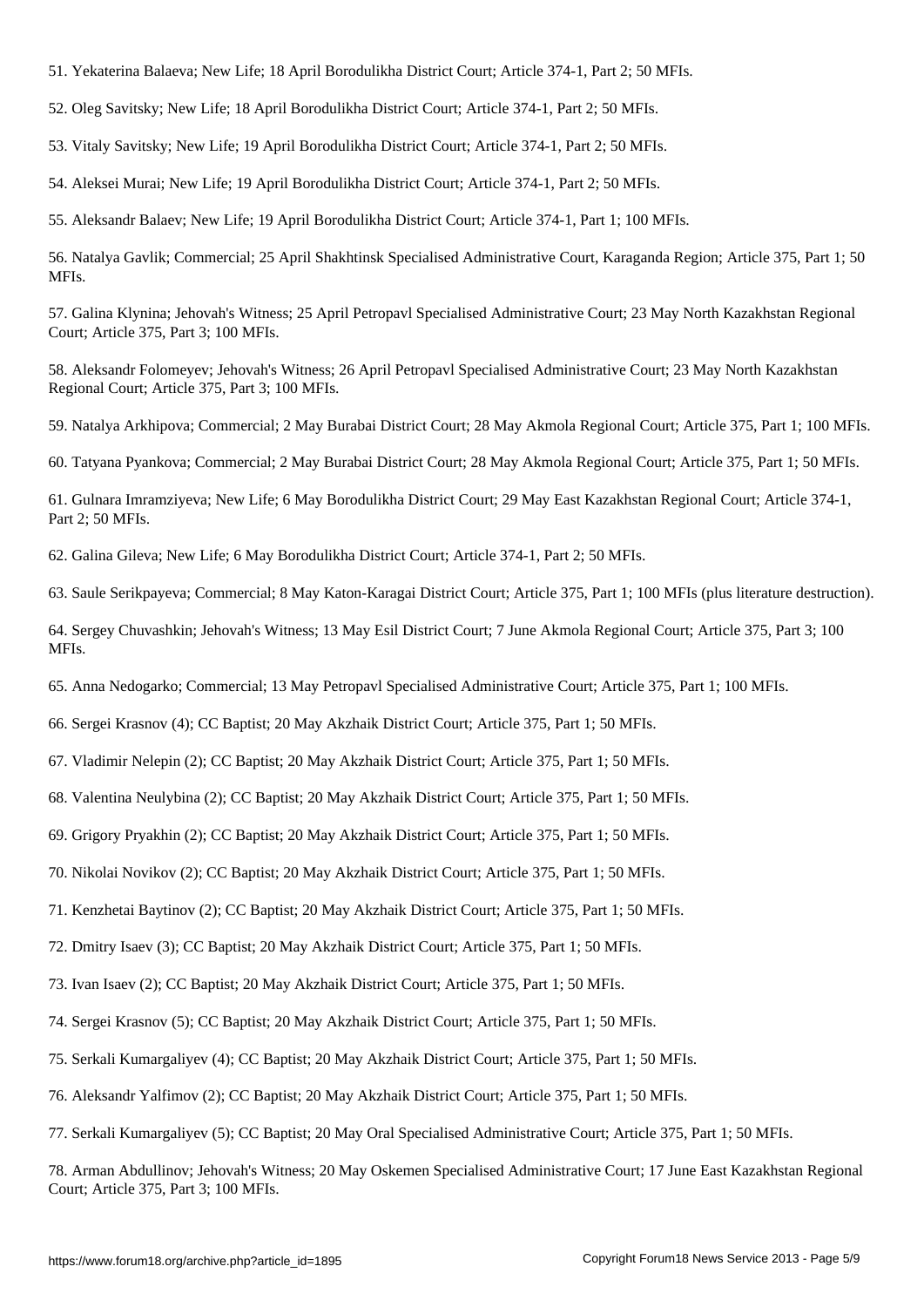80. Zhangazy Biyimbetov; Jehovah's Witness; 21 May Oskemen Specialised Administrative Court; 17 June East Kazakhstan Regional Court; Article 375, Part 3; 100 MFIs.

81. Sergei Bronitsky; CC Baptist; 27 May Almaty Inter-District Specialised Administrative Court; Article 375, Part 1; 50 MFIs.

82. Tamara Yakovenko; CC Baptist; 27 May Almaty Inter-District Specialised Administrative Court; Article 375, Part 1; 50 MFIs.

83. Viktor Lim; Baptist; 27 May Karatal District Court; 13 June Almaty Regional Court; Article 375, Part 3; 100 MFIs; plus deportation.

84. Ivan Frizen; CC Baptist; 28 May Almaty Inter-District Specialised Administrative Court (in absentia); Article 374-1, Part 1; 100 MFIs.

85. Zarina Burova; Jehovah's Witness; 6 June Atyrau Specialised Administrative Court; 25 June Atyrau Regional Court; Article 375, Part 3; 100 MFIs.

86. Sergei Kulikov; CC Baptist; 6 June Semei Specialised Administrative Court; 3 July East Kazakhstan Regional Court; Article 374-1, Part 2; 50 MFIs.

87. Maksim Kandyba; CC Baptist; 6 June Semei Specialised Administrative Court; 3 July East Kazakhstan Regional Court; Article 374-1, Part 2; 50 MFIs.

88. Sergei Bezman; Grace; 7 June Karaganda Inter-District Specialised Administrative Court; Article 374-1, Part 1; 100 MFIs.

89. Nail Agatanov; CC Baptist; 10 June Semei Specialised Administrative Court; 4 July East Kazakhstan Regional Court; Article 374-1, Part 2; 50 MFIs.

90. Sergei Pelipenko; CC Baptist; 10 June Semei Specialised Administrative Court; 4 July East Kazakhstan Regional Court; Article 374-1, Part 2; 50 MFIs.

91. Marina Kulikova; CC Baptist; 10 June Semei Specialised Administrative Court; 4 July East Kazakhstan Regional Court; Article 374-1, Part 2; 50 MFIs.

92. Ivan Yantsen; CC Baptist; 10 June Temirtau Specialised Administrative Court; 27 June Karaganda Regional Court; Article 374-1, Part 1; 100 MFIs.

93. Aleksandr Yalfimov (3); CC Baptist; 14 June Taskala District Court; Article 374-1, Part 1; 100 MFIs.

94. Natalya Yalfimova; CC Baptist; 14 June Taskala District Court; Article 374-1, Part 2; 50 MFIs.

95. Malik Sultangaliyev; CC Baptist; 14 June Taskala District Court; Article 374-1, Part 2; 50 MFIs.

96. Tatyana Osipova; CC Baptist; 14 June Taskala District Court; Article 374-1, Part 2; 50 MFIs.

97. Gulmira Ismagulova; CCB visitor; 14 June Taskala District Court; Article 374-1, Part 2; 50 MFIs.

98. Gaukhar Sultangaliyeva; CC Baptist; 17 June Taskala District Court; Article 374-1, Part 2; 50 MFIs.

99. Tatyana Sultangaliyeva; CC Baptist; 17 June Taskala District Court; Article 374-1, Part 2; 50 MFIs.

100. Yelena Zagaychuk; CC Baptist; 17 June Taskala District Court; Article 374-1, Part 2; 50 MFIs.

101. Andrey Korolev; Jehovah's Witness; 21 June Kokshetau Specialised Administrative Court; 22 July Akmola Regional Court; Article 375, Part 3; 100 MFIs.

102. Andrei Rakin; Jehovah's Witness; 21 June Kokshetau City Specialised Administrative Court; 22 July Akmola Regional Court; Article 375, Part 3; 100 MFIs.

103. Sofya Bunyak; CC Baptist; 27 June Ekibastuz Specialised Administrative Court; 15 July Pavlodar Regional Court; Article 374-1, Part 2; 50 MFIs.

Court; Article 375, Part 3; 100 MFIs.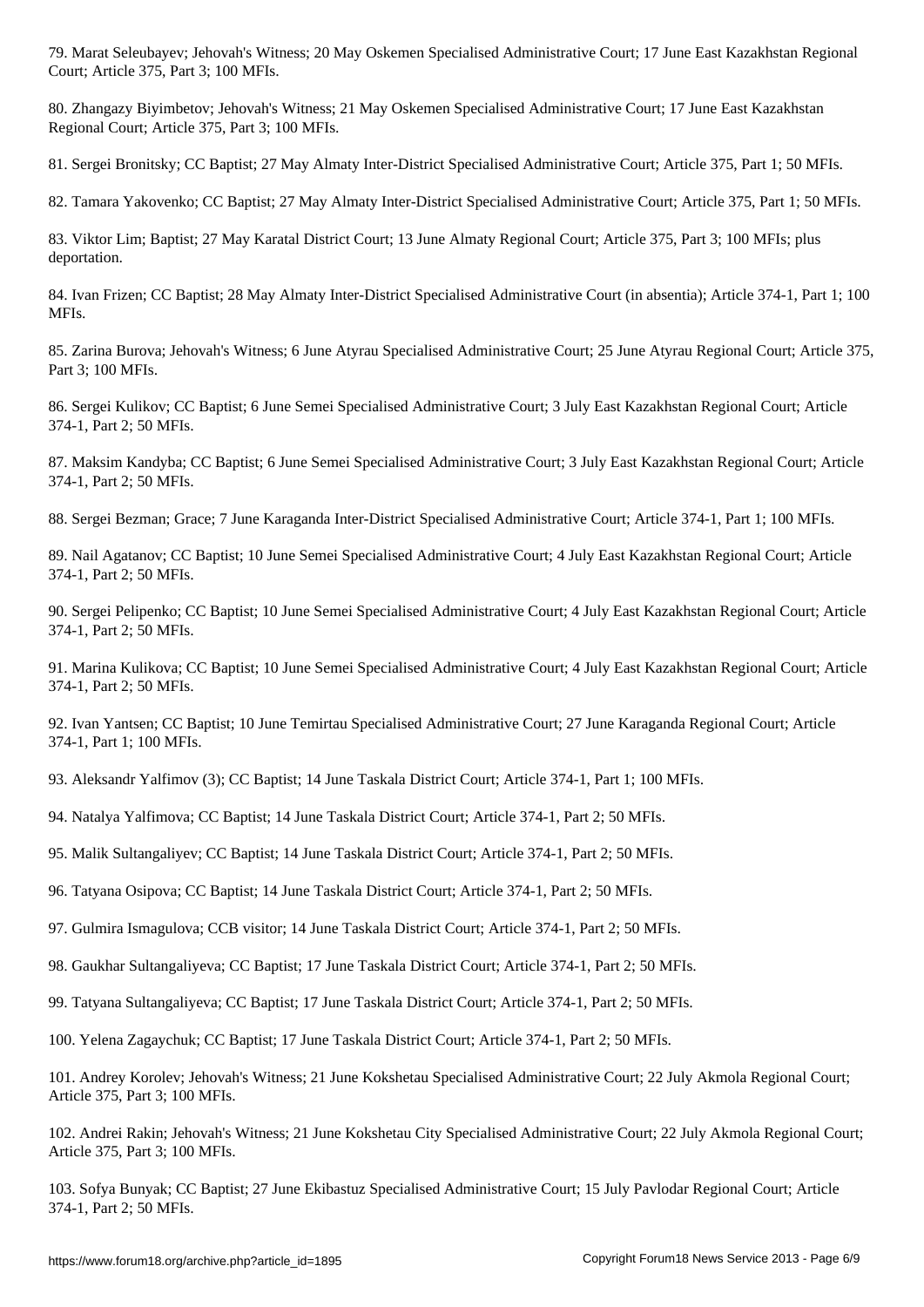104. Andrei Moiseyenko; Jehovah's Witness; 2 July Karabalyk District Court; 15 August Kostanai Regional Court; Article 375, Part 3; 100 MFIs.

105. Ivan Vengelevsky; Jehovah's Witness; 3 July Karabalyk District Court; 15 August Kostanai Regional Court; Article 375, Part 3; 100 MFIs.

106. Irina Malykhina; Jehovah's Witness; 4 July Karabalyk District Court; 1 August Kostanai Regional Court; Article 375, Part 3; 100 MFIs.

107. Eduard Malykhin; Jehovah's Witness; 5 July Karabalyk District Court; 1 August Kostanai Regional Court; Article 375, Part 3; 100 MFIs.

108. Grigory Pryakhin (3); CC Baptist; 9 July Akzhaik District Court; Article 375, Part 1; 50 MFIs.

109. Kenzhetai Baytinov (3); CC Baptist; 9 July Akzhaik District Court; Article 375, Part 1; 50 MFIs.

110. Dmitry Isaev (4); CC Baptist; 9 July Akzhaik District Court; Article 375, Part 1; 50 MFIs.

111. Ivan Isaev (3); CC Baptist; 9 July Akzhaik District Court; Article 375, Part 1; 50 MFIs.

112. Grigory Olshanov; CC Baptist; 11 July Semei Specialised Administrative Court; 31 July East Kazakhstan Regional Court; Article 374-1, Part 2; 50 MFIs.

113. Tatyana Degterenko; CC Baptist; 11 July Astrakhanka District Court; 30 July Akmola Regional Court; Article 375, Part 1; 50 MFIs.

114. Aleksandr Gorbunov; CC Baptist; 16 July Astrakhanka District Court; 7 August Akmola Regional Court; Article 374-1, Part 1; 100 MFIs.

115. Vasili Pede; CC Baptist; 17 July Semei Specialised Administrative Court; Article 374-1, Part 2; 50 MFIs.

116. Igor Kunitsyn; CC Baptist; 17 July Semei Specialised Administrative Court; Article 374-1, Part 2; 50 MFIs.

117. Yelena Gordeyeva; CC Baptist; 17 July Semei Specialised Administrative Court; 3 October East Kazakhstan Regional Court; Article 374-1, Part 2; 50 MFIs.

118. Anastasiya Gordeyeva; CC Baptist; 17 July Semei Specialised Administrative Court; 25 September East Kazakhstan Regional Court; Article 374-1, Part 2; 50 MFIs.

119. Serik Bisembayev; Pentecostal; 17 July Kyzylorda Specialised Administrative Court; 9 August Kyzylorda Regional Court; Article 375, Part 1; 100 MFIs.

120. Lyubov Artamonova; Jehovah's Witness; 17 July Karaganda Inter-District Specialised Administrative Court; 7 August Karaganda Regional Court; Article 375, Part 3; 100 MFIs.

121. Anissa Tsimfer; Jehovah's Witness; 17 July Karaganda Inter-District Specialised Administrative Court; 7 August Karaganda Regional Court; Article 375, Part 3; 100 MFIs.

122. Marat Tlegenov; Protestant; 23 July Shardara District Court, South Kazakhstan Region; Article 375, Part 3; 100 MFIs.

123. Viktor Kandyba; CC Baptist; 24 July Semei Specialised Administrative Court; 25 September East Kazakhstan Regional Court; Article 374-1, Part 1; 100 MFIs.

124. Vyacheslav Flocha; CC Baptist; 30 July Zhaksy District Court No. 2; 20 August Akmola Regional Court; Article 374-1, Part 2; 50 MFIs.

125. Zhasulan Alzhanov; CC Baptist; 9 August Burabai Specialised Administrative Court; 27 August Akmola Regional Court; Article 375, Part 1; 50 MFIs.

126. Vyacheslav Cherkasov (2); CC Baptist; 15 August Burabai Specialised Administrative Court; 20 September Akmola Regional Court; Article 375, Part 9; 200 MFIs.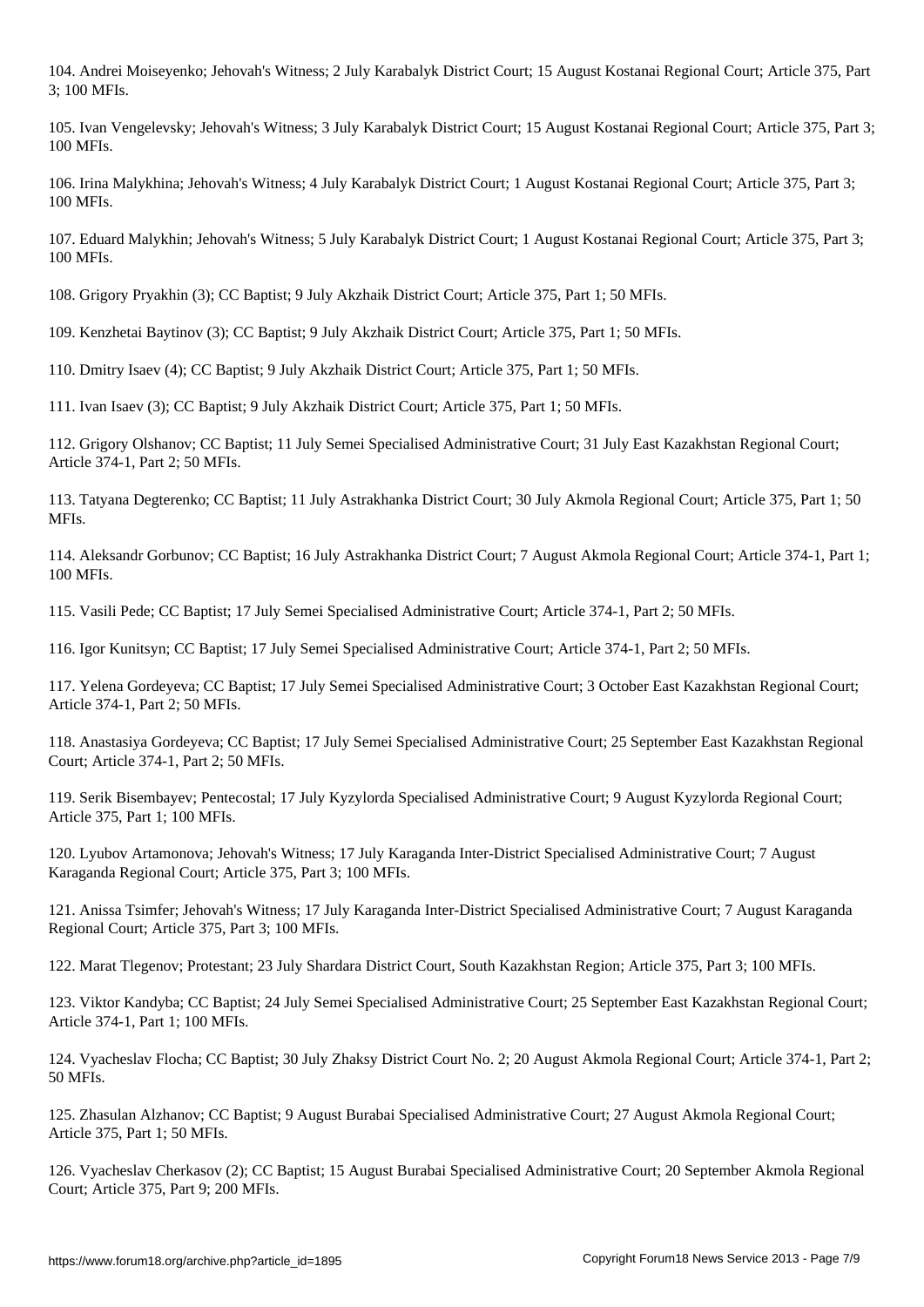128. Inoyatzhan Ismailov; Muslim; 2 September Karaganda Inter-district Specialised Administrative Court; 24 September Karaganda Regional Court; Article 374-1, Part 1; 100 MFIs.

129. Zhanna Nurzhanova; Jehovah's Witness; 4 September Kyzylorda Specialised Administrative Court; 24 September Kyzylorda Regional Court; Article 375, Part 3; 100 MFIs.

130. Anna Merkusheva; Jehovah's Witness; 4 September Kyzylorda Specialised Administrative Court; 24 September Kyzylorda Regional Court; Article 375, Part 3; 100 MFIs.

131. Umirzak Abdikanov, Hare Krishna; 18 September Kostanai Specialised Administrative Court; 8 October Kostanai Regional Court; Article 375, Part 3; 100 MFIs.

132. Nagashybai Sharekenov; Muslim; 18 September Pavlodar District Court; 17 October Pavlodar Regional Court; Article 375, Part 3; 100 MFIs.

133. Serik Bazarbayev; Muslim; 18 September Pavlodar District Court; 17 October Pavlodar Regional Court; Article 375, Part 3; 100 MFIs.

134. Zakhar Ustimenko; Jehovah's Witness; 18 September Oskemen Specialised Administrative Court; 9 October East Kazakhstan Regional Court; Article 375, Part 3; 100 MFIs.

135. Zhansaya Begimbetova; Jehovah's Witness; 19 September Ayagoz District Court; 16 October East Kazakhstan Regional Court; Article 375, Part 3; 100 MFIs.

136. Oralbek Belgibai; Commercial; 20 September Kokshetau Specialised Administrative Court; 22 October Akmola Regional Court; Article 375, Part 1; 100 MFIs.

137. Pyotr Volkov; Commercial; 23 September Astana Inter-District Specialised Administrative Court; 16 October Astana City Court; Article 375, Part 1; 50 MFIs.

138. Nurbolat Zhaksybai (2); Commercial; 23 September Aktobe Specialised Administrative Court; 23 October Aktobe Regional Court; Article 375, Part 9; 200 MFIs.

139. Pyotr Vatulko; Protestant; 24 September Zharma District Court; 6 November East Kazakhstan Regional Court; Article 375, Part 1; 50 MFIs (plus literature destruction).

140. Aron Reimer; CC Baptist; 26 September Karaganda Specialised Administrative Court; 16 October Karaganda Regional Court; Article 374-1, Part 1; 100 MFIs.

141. Zhasira Tunguskova; Jehovah's Witness; 26 September Ayagoz District Court; Article 375, Part 3; 100 MFIs.

142. Mukhammad Toleu; Muslim; 27 September Aktobe Specialised Administrative Court; Article 375, Part 1; 50 MFIs.

143. Zhansaya Begimbetova (2); Jehovah's Witness; 1 October Ayagoz District Court; Article 375, Part 3; 100 MFIs.

144. Sergei Geller; Hare Krishna; 2 October, Kostanai Specialised Administrative Court; 24 October Kostanai Regional Court; Article 375, Part 1; 100 MFIs (plus 3-month halting of the community's activity, overturned on appeal).

145. Altinai Ayatova; Jehovah's Witness; 8 October Astana Inter-District Specialised Administrative Court; 24 October Astana City Court; Article 375, Part 3; 100 MFIs.

146. Galina Mikhailova; Jehovah's Witness; 9 October Kokshetau Specialised Administrative Court; 29 October Akmola Regional Court; Article 375, Part 3; 100 MFIs.

147. Umirzak Abdikanov (2); Hare Krishna; 9 October Kostanai Specialised Administrative Court; Article 375, Part 1; 50 MFIs.

148. Nikolai Popov; CC Baptist; 29 October Balkhash Specialised Administrative Court; Article 374-1, Part 1; 100 MFIs.

149. Denis Yenenko; CC Baptist; 30 October Shal-akyn District Court, North Kazakhstan Region; Article 374-1, Part 2; 50 MFIs.

375, Part 1; 100 MFIs.